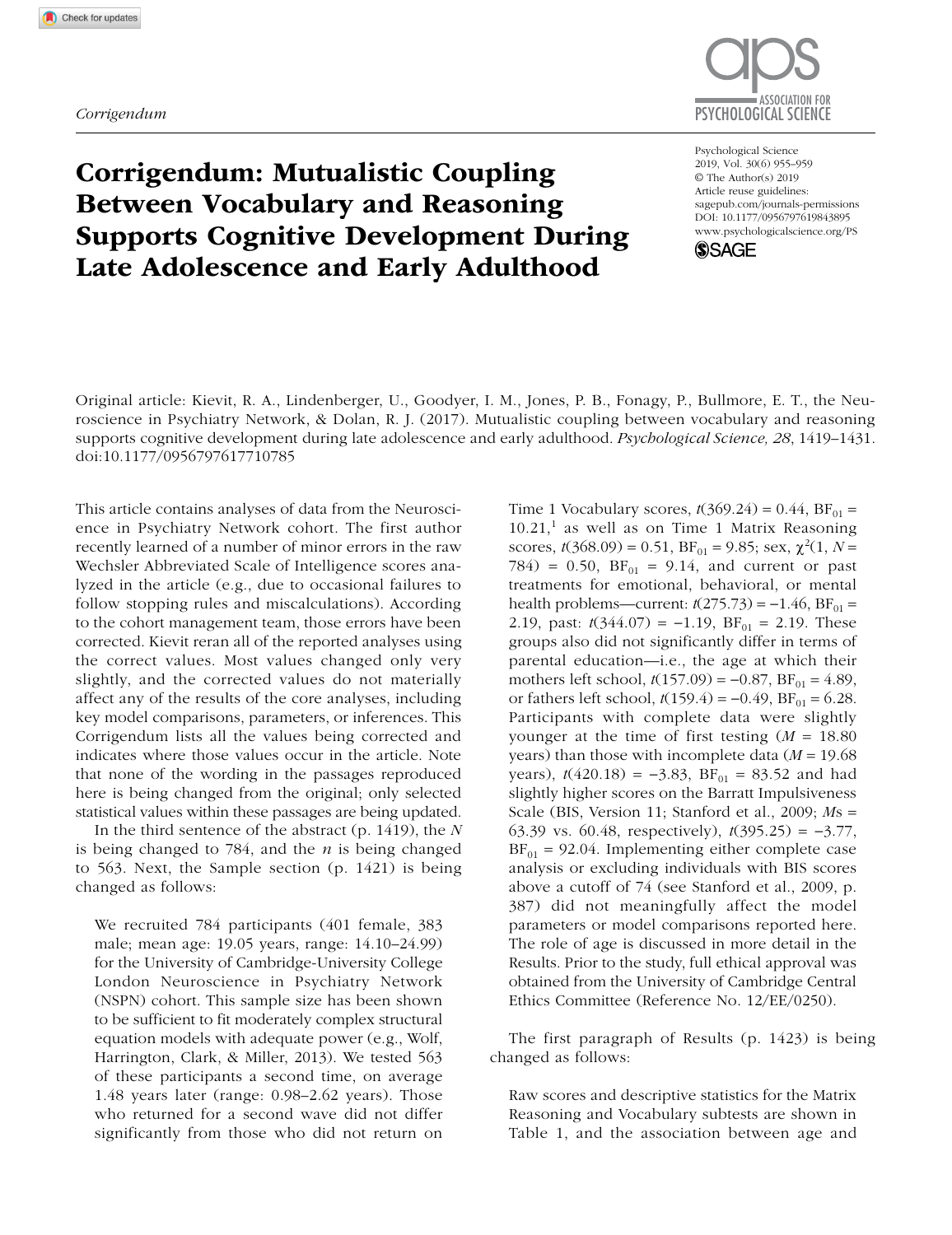|                         |     |       | Score |                 |      | Excess            |      |
|-------------------------|-----|-------|-------|-----------------|------|-------------------|------|
| Task                    | N   | Mean  |       | Minimum Maximum | SD   | Skewness kurtosis |      |
| Matrix Reasoning Time 1 | 784 | 28.99 | 14    | 35              | 3.21 | $-0.88$           | 1.47 |
| Matrix Reasoning Time 2 | 563 | 29.61 | 17    | 35              | 2.89 | $-0.82$           | 0.77 |
| Vocabulary Time 1       | 784 | 58.44 | 27    | 78              | 7.81 | $-0.24$           | 0.06 |
| Vocabulary Time 2       | 563 | 59.06 | 23    | 77              | 7.51 | $-0.40$           | 0.40 |

Table 1. Raw Scores and Descriptive Statistics for Matrix Reasoning and Vocabulary Scores

score on each test is shown in Figure 2. Before fitting the models shown in Figure 1, we fitted two univariate LCS models to Vocabulary and Matrix Reasoning scores in order to quantify change within each domain. Both models fitted the data well: Matrix Reasoning:  $\chi^2(1) = 3.098, p = .078;$ RMSEA =  $.052$ , 90% confidence interval (CI) = [0.000, 0.119]; CFI = 0.995; SRMR = 0.014; Yuan-Bentler scaling factor = 0.904; Vocabulary:  $\chi^2(1)$  = 0.197,  $p = .657$ ; RMSEA = 0.00, 90% CI = [0.000, 0.070]; CFI = 1.0; SRMR = 0.003; Yuan-Bentler scaling factor = 1.057. Both models showed evidence for change over time (unstandardized change-score intercepts<sup>2</sup>—Matrix Reasoning: 10.252, *SE* = 0.747, *z* = 13.723; Vocabulary: 8.367,  $SE = 1.146$ ,  $z = 7.301$ ). Further, both models showed evidence for negative feedback: Higher scores at Time 1 were associated with less improvement at Time 2, a pattern compatible with regression to the mean and developmental-ceiling effects (Matrix Reasoning: −0.333, *SE* = 0.025, *z* = −13.29; Vocabulary: −0.134, *SE* = 0.19, *z* = −7.05). Finally, both models revealed significant evidence for individual differences in change scores (variance of Matrix Reasoning change scores = 2.89,  $SE = 0.23$ ,  $z = 12.70$ ; variance of Vocabulary change scores = 10.23,  $SE = 0.70$ ,  $z = 14.54$ .

In addition, the fourth sentence of the second paragraph of Results (p. 1423) is being changed. as follows: "Imposing strong invariance (equality of both factor loadings and thresholds) also led to acceptable decrease in model fit ( $\Delta$ CFI = 0.011)." The last two sentences of the third paragraph of Results (p. 1424) are also being changed:

Compared with the other two models, the mutualism model was  $2.45 \times 10^7$  times more likely to be the best model. As the investment model was nested within the mutualism model, we compared the two with a chi-square test, which again showed that the mutualism model outperformed the investment model,  $\Delta \chi^2(1) = 22.829$ ,  $p < .001$ .

In the fourth paragraph of Results (p.1425), the third sentence is being changed as follows:

In addition to significant latent change intercepts (i.e., increasing scores), variance of change scores led to a substantial drop in model fit when fixed to 0—Matrix Reasoning:  $Δχ<sup>2</sup>(1) = 82.43, p < .001;$ Vocabulary:  $Δχ²(1) = 11.352, p < .001$ , which suggests that there were considerable individual differences in change between Time 1 and Time 2.

Also in the fourth paragraph of Results, the fifth and sixth sentences are being changed:

The coupling effect from Time 1 Vocabulary scores on gains in Matrix Reasoning scores was of typical size  $(r = .203, r^2 = 4.1\%)$  for individual differences analyses, and the fully standardized estimate of Matrix Reasoning on Vocabulary gains was in the small to typical range ( $r = .155$ ,  $r^2 =$ 2.4%; Gignac & Szodorai, 2016). Together, the selffeedback and coupling parameters accounted for 31.3% of the individual differences in Matrix Reasoning score changes and for 11.3% of the individual differences in Vocabulary score changes, which illustrates the considerable importance of longitudinal kinematics in cognitive development.

The final sentence of the fourth paragraph is also being changed: "Further control analyses suggested that the mutualism model could be equality constrained across sexes without a notable drop in model fit,  $\Delta \chi^2(18) = 18.32, p = .44."$ 

In the seventh paragraph of Results (p. 1426), the third sentence is being changed as follows: "Allowing age to directly predict change scores did not improve model fit,  $\Delta \chi^2(2) = 0.33$ ,  $p = .85$ , in line with this hypothesis." The seventh sentence in that paragraph is also being changed: "An ages-squared term as predictor of scores at Time 1 could be fixed to 0 without a decrease in model fit,  $\Delta \chi^2(2) = 6.50$ ,  $p = .039$ , which suggests that a linear term would suffice." (The original chi-square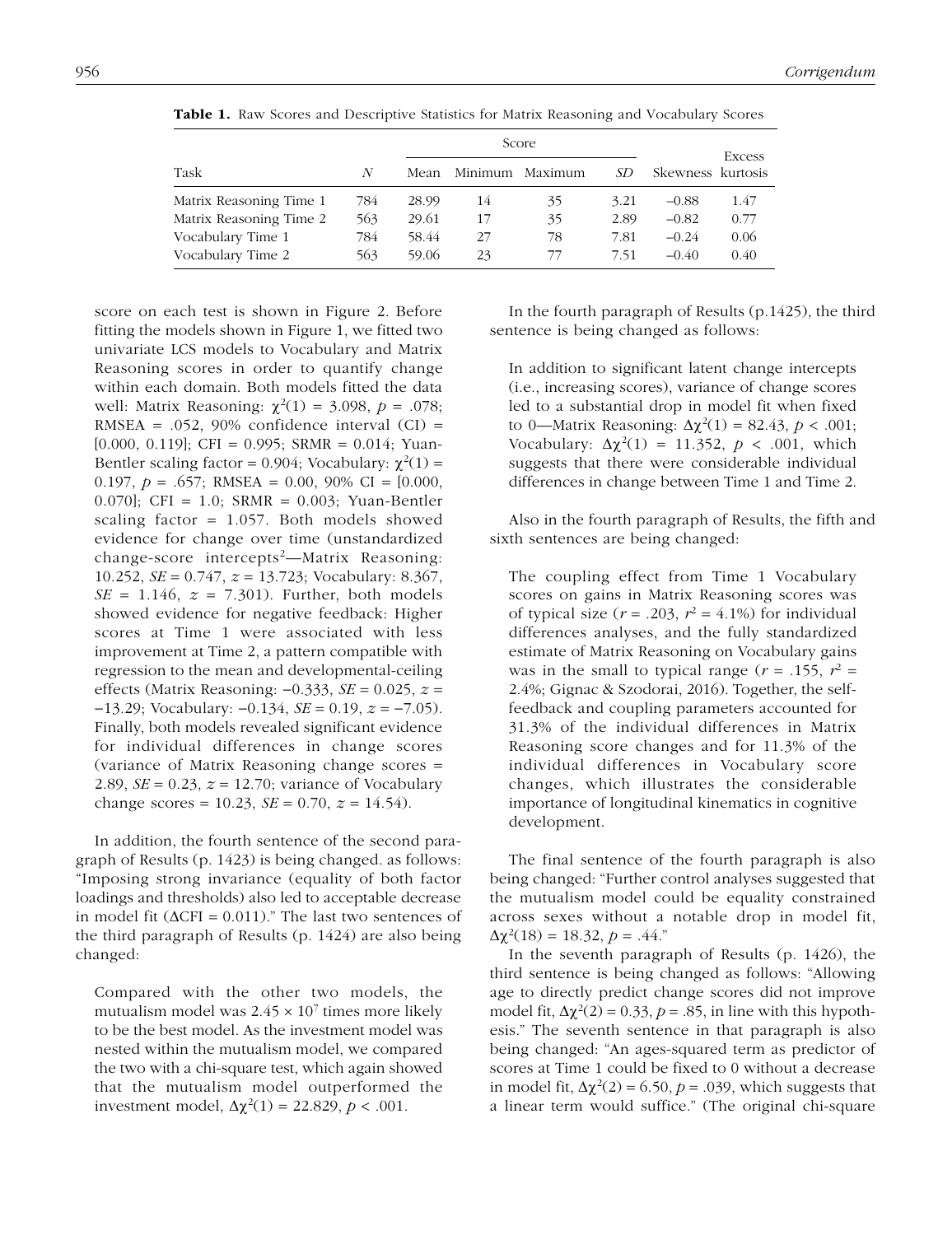| Model      | $\gamma^2$ | df                          | <b>RMSEA</b>             | CFI   | <b>SRMR</b> |
|------------|------------|-----------------------------|--------------------------|-------|-------------|
| g factor   | 28.990     | 3                           | $0.105$ [0.076, 0.138]   | 0.982 | 0.031       |
| Investment | 26.477     | $\mathcal{Z}_{\mathcal{A}}$ | $0.100$ [0.068, 0.136]   | 0.984 | 0.040       |
| Mutual     | 0.328      | $\mathcal{L}$               | $0.000$ $[0.000, 0.040]$ | 1.00  | 0.002       |

Table 2. Fit Statistics for Each of the Three Models

test given in the previous sentence was nonsignificant, whereas the updated result given here is nominally significant. Closer inspection shows that the quadratic parameter estimate itself is not significant, and the Bayesian information criterion favors the simpler model, together suggesting that the conclusion of negligible benefit of the quadratic term remains supported.) The final sentence of the seventh paragraph of Results is also being changed: "The mutualism model was preferred to all three conceptualizations of the *g* model—ΔBIC = 29.36 (original *g*-factor model), ΔBIC = 51.85 (alternative A);  $ΔBIC = 7.27$  (alternative B)."

Finally, at the beginning of the Discussion (p. 1427), the *N* is being corrected to 784. The majority of the values in Table 1 (p. 1423), Table 2 (p. 1425), Figure 2 (p. 1424), Figure 3a (p. 1425), Figure 4 (p. 1426), and Figure 5 (p. 1427) are also being changed as shown here (the table notes and figure captions are remaining the same). In addition, Table S1 in the Supplemental Material is being updated.



Fig. 2.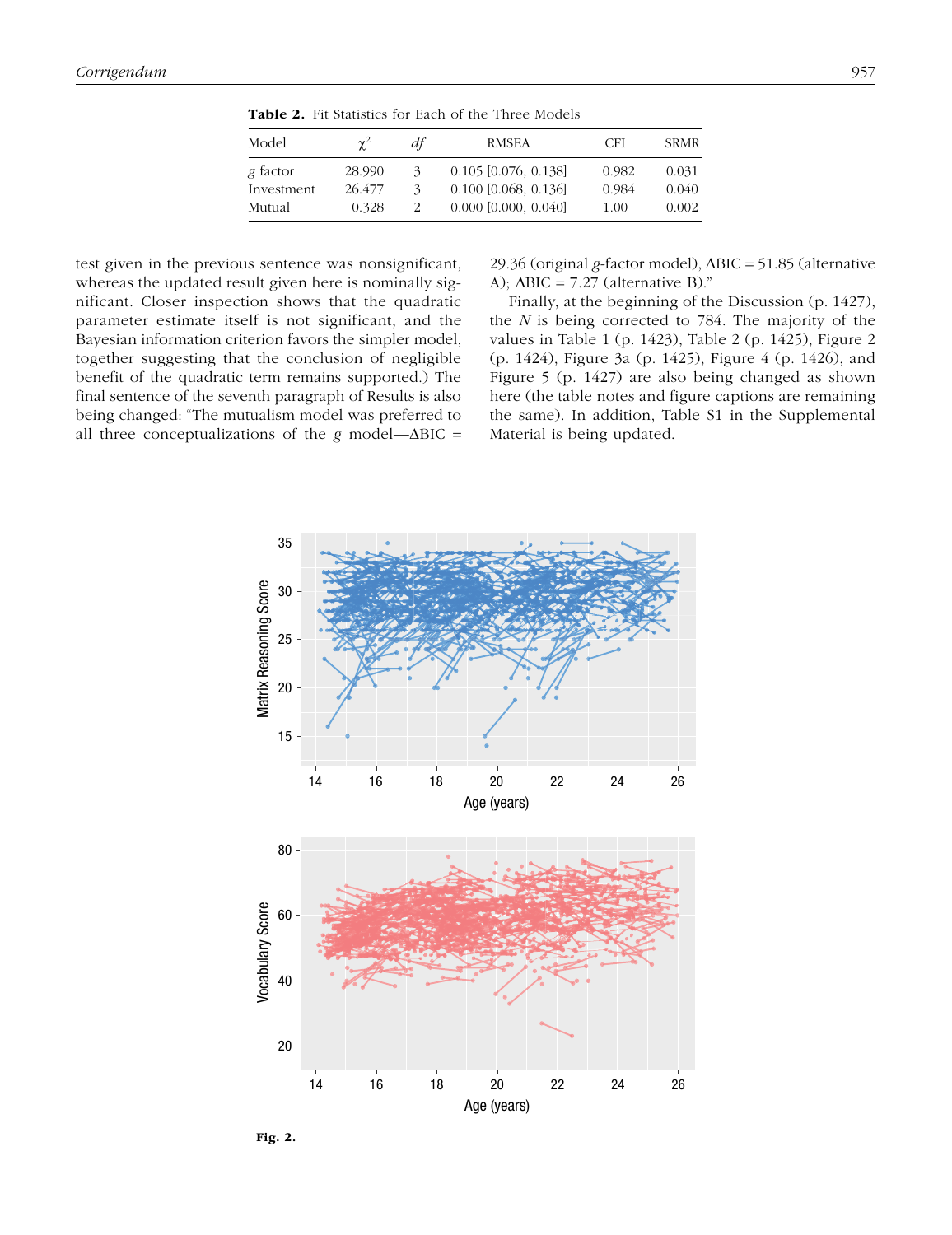

Fig. 3.